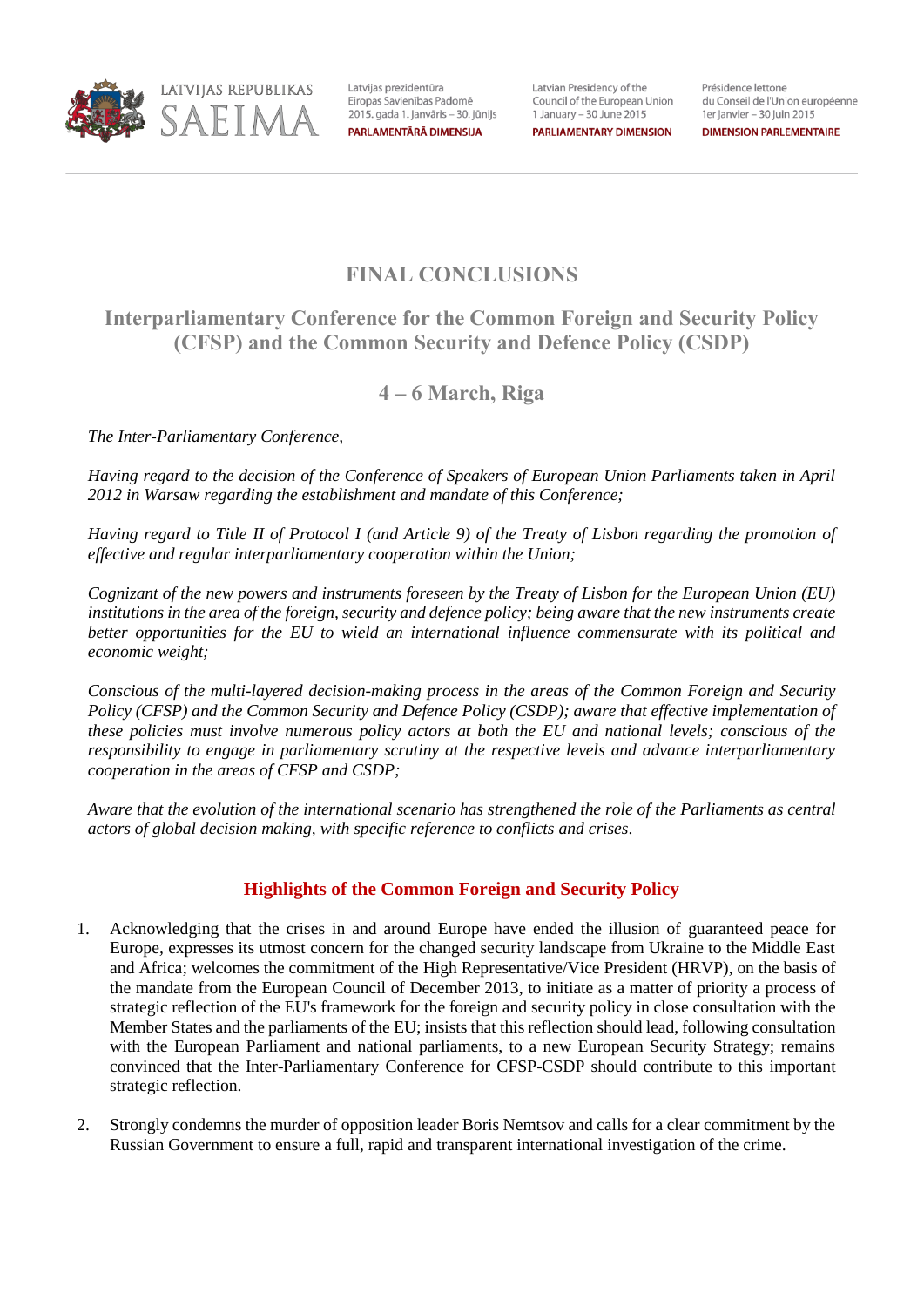#### **Fight against International Terrorism and Regional Radicalisation**

- 3. Strongly condemns the barbaric terrorist attacks in France and Denmark and other countries; expresses its deepest condolences to the relatives of the victims; emphasises that the freedom of speech is an essential fundamental freedom embedded in the foundation of the EU and that attacks in Paris and Copenhagen are to be regarded as attacks on the fundamental values of the EU; strongly condemns any form of anti-Semitism and islamophobia; underlines the need for a unified EU stance and an effective and comprehensive preventive approach, more efficient use of the existing resources such as Europol, as well as enhancing cooperation between the Member States in the field of intelligence sharing to tackle the radicalisation and recruitment of the EU citizens as well as the early identification and containment of the foreign fighters and terrorists, according to the UNSC Resolution n. 2178 (2014)*.*
- 4. Calls with urgency for renewed efforts, in particular through the global partnership and in a close cooperation with Muslim countries in the region, to fight the self-proclaimed Islamic State of Iraq and the Levant (*Da'esh*) and various Al-Qaeda-affiliated terrorist organisations in the Middle East and Northern Africa (MENA).
- 5. Is concerned about the decreasing level of security in Syria, Iraq and Libya where, as a result of the civil wars and activity of the *Da'esh*, the humanitarian situation has deteriorated to a catastrophic level; emphasises that the expansion of the *Da'esh* has turned these countries into a safe haven for Islamic radicals, thus posing a threat to the entire MENA region, as well as significantly increasing terrorism and security risks for Europe; welcomes the recent military operations conducted by the international coalition, Iraqi army and Kurdish *peshmerga* fighters in Iraq and recognises their contribution to the international coalition; condemns the barbaric killing of the Coptic Christians in Libya and any form of persecution towards religious minorities by *Da'esh*, as well as the repeated acts of violence towards women, strongly condemns the destruction of cultural and archaeological heritage in Iraq and Syria, including targeted destruction of religious sites and objects; welcomes the Joint Communication by the Commission and the HR, containing elements for an EU regional strategy for Syria and Iraq as well as the *Da'esh* threat, as an important step towards a fully shared and coordinated EU reaction.
- 6. Calls for an immediate and unconditional ceasefire in Libya; underlines that there is no military solution to the conflict and that the current multidimensional crisis must be resolved in the framework of an all-inclusive political dialogue by setting a roadmap on forming a unity government; welcomes the UN-facilitated political dialogue process started in Geneva; calls on international partners - the UN, the EU, the African Union and the League of Arab States - to ensure broader mutual coordination and to work with neighbouring countries to end proxy wars; notes with concern the growing rise of the radical jihadism in Libya; calls on all external parties to refrain from actions that might exacerbate current divisions and undermine Libya's democratic transition, to strictly respect the arms embargo and to fully support the UNled dialogue process; calls for individually targeted sanctions against parties boycotting the UN-led talks; welcomes Egypt's efforts to protect Christians against violence motivated by religious prejudice*.*
- 7. Draws the attention of the EU and the international community to the escalation of violence by the terrorist group *Boko Haram* in Nigeria and categorically condemns the terrifying crimes against innocent civilians, as well as to the recently increased activity of this terrorist group in the neighbouring countries, namely Cameroon, Chad and Niger; welcomes the recent initiative of the African Union to create the Multinational Joint Task Force to fight *Boko Haram* militants; in this context underlines its concern about the postponement of the elections in Nigeria; calls for the elections to be held as soon as possible and with a strong democratic participation and transparency*.*
- 8. Welcomes the initiative of the Latvian Presidency to address the issue of terrorism and foreign fighters during the informal meeting of Ministers of Justice and Home Affairs in Riga on 29 and 30 January 2015, where the ministers concluded on addressing the threats to EU's internal security in the European agenda on Security, e.g. strengthening efforts on prevention of radicalisation, particularly in social media, sharing

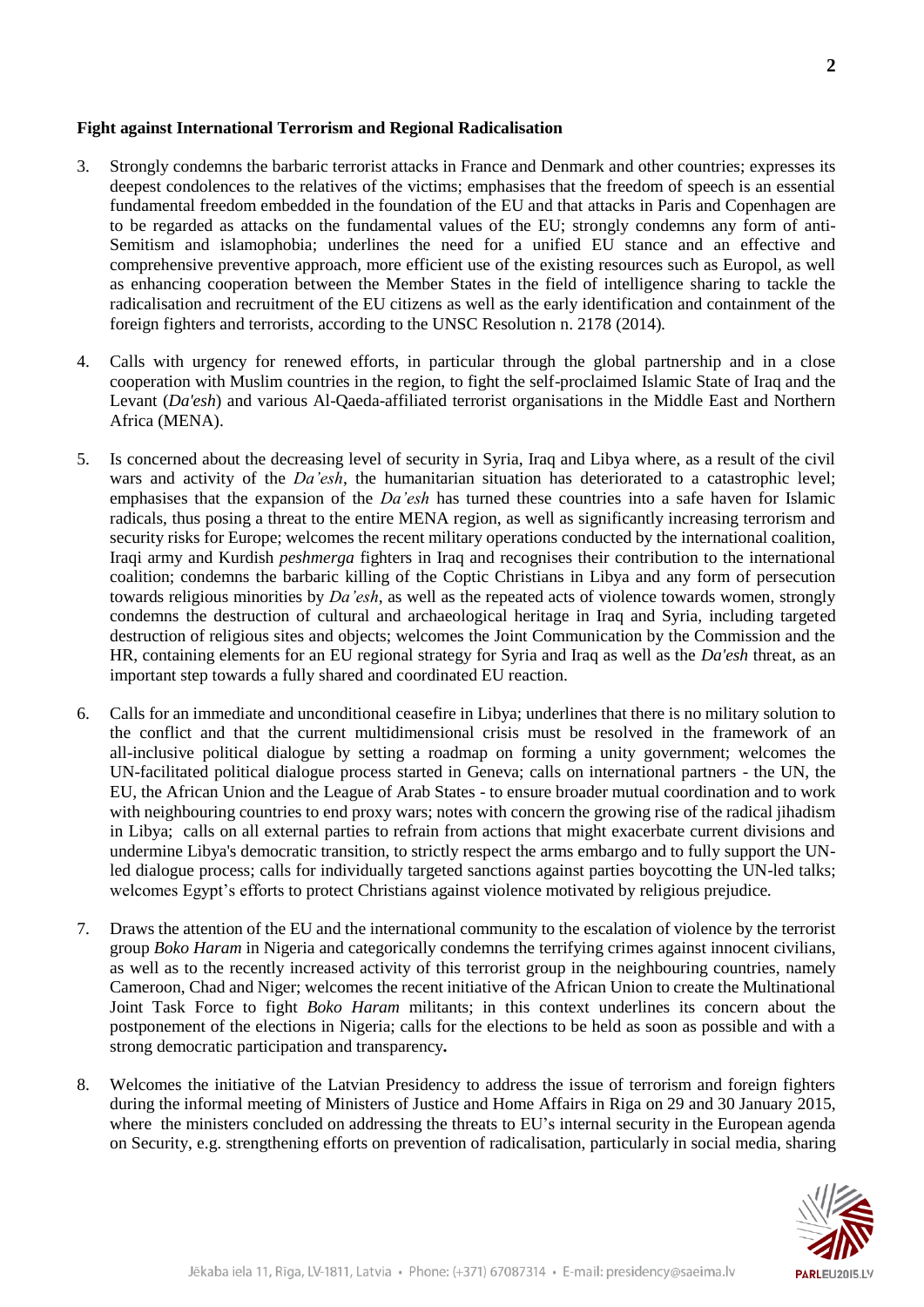information on terrorism prevention within the EU and strengthening judicial cooperation in the field of aspects in fight against the terrorism.

9. Calls on the governments and societies of EU Member States to remain united and to prevent accusation and stigmatisation of particular religious groups, thus to hinder terrorists from attaining their goal of intimidating and dividing Europeans.

#### **Situation in Ukraine**

- 10. Reaffirms unwavering support for the sovereignty and territorial integrity of Ukraine; unequivocally condemns the occupation and annexation of Crimea by Russia, which has violated the UN Charter, international law and its own commitments, including the Helsinki Final Act of the OSCE, the 1994 Budapest Memorandum on Security Assurances to Ukraine; reaffirms the respective European Council conclusions underlining the importance of the EU in pursuing a policy of non-recognition regarding the illegal annexation of Crimea and Sevastopol; expresses great concern for deteriorating situation of human rights and of freedom of expression andthe continuing persecution and intimidation of the Crimean Tatar and Ukrainian community.
- 11. Condemns the hybrid warfare conducted by Russia in the Eastern regions of Ukraine and notes the evidence of a continued support given to the separatists by Russia*.*
- 12. Calls for the full implementation of the agreement*s* reached in Minsk that provides in particular for a ceasefire, an exchange of prisoners, a withdrawal of heavy weapons; is concerned by the continuing violations of the ceasefire and urges an immediate stop of all military activities; calls on Russia to take real steps towards de-escalating the crisis in the Eastern Ukraine and to abide by the Minsk Agreements, which, inter alia, provides for a complete ceasefire and the withdrawal of heavy weapons, as well as a stop the transfer of weapons and armed combatants across the border from Russia to Ukraine, to withdrawal of Russian armed forces and mercenaries from the territory of Ukraine, setting up the permanent monitoring and verification of the Ukraine-Russian border by the OSCE Special Monitoring Mission, restoring to Ukrainian authorities full control over its border with Russia, freeing all hostages and illegally detained persons, such as pilot Nadia Savchenko, as well as the restoration of Ukraine's control over its whole territory, including Crimea.
- 13. Welcomes the decision of 29 January 2015 of the extraordinary EU Foreign Affairs Council to extend sanctions targeting persons and entities for threatening or undermining Ukraine's sovereignty and territorial integrity; indicates that the decision of the EU to ease, lift or increase sanctions imposed against Russia will directly depend on the implementation by Russia of its commitments under the Minsk Agreements; in the case of any farther Russian actions destabilising Ukraine, invites the European Council to take up further restrictive measures and broaden the scope; in this regard, notices that further preparatory work has to be undertaken by the Commission and the EEAS on any appropriate action*.*
- 14. Emphasises that a sustainable and peaceful solution to the conflict in Donetsk and Luhansk regions in Ukraine can be achieved only by political means and diplomatic negotiations; notes the need to keep the channels of communication with Russia open; acknowledges that these relations shall be based on the respect for international law.
- 15. In the view of the new threats imposed by the massive and comprehensive propaganda by Russia, expresses support for developing a common EU communication strategy which would enable the EU to counter effectively dis-information campaigns carried out in such information war; welcomes the decision of the 29 January 2015 extraordinary EU Foreign Affairs Council to task the HRVP to step up efforts, in cooperation with Member States and EU institutions, to further improve strategic communication in support of the EU policies and to explore options for the establishment of a dedicated communication team to lead these actions.

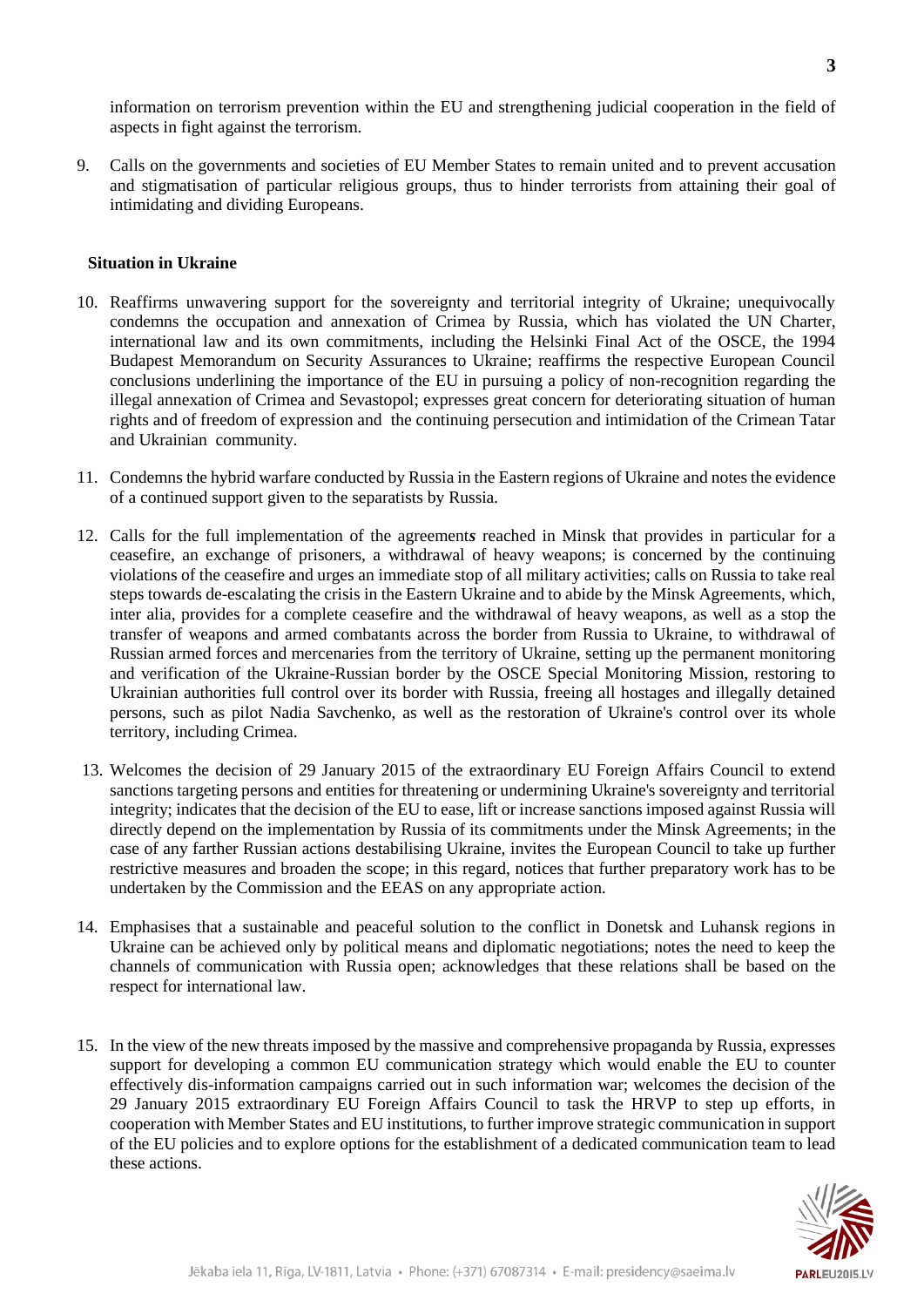16. Encourages Ukraine to maintain a strong focus and make progresseson the key reform areas by further stabilizing the political, economic, social, judicial and financial situation in the country, in particular by implementing constitutional reform, and fighting corruption; emphasises the key role played by the EU in supporting the Ukrainian reform effort, including by financial and technical means.

### **European Neighbourhood**

17. Underscores that both EU Neighbourhood Policy dimensions – Eastern and Southern – are equally important and should be supported without an unnecessary competition between them; recognises that, in the light of the new political and military challenges in both principal bordering regions, the EU has to substantially revise the EU´s policy towards its neighbourhood by, inter alia, placing a greater emphasis on establishing closer cooperation with inhabitants and civic society.

#### **Eastern Partnership: Towards the Riga Summit**

- 18. Reiterates the decisive strategic role of the Eastern Partnership policy in supporting security, stability, economic and social development, the rule of law and democracy in the EU's neighbourhood; emphasises that, despite regional challenges, the Eastern Partnership remains a top priority in EU's foreign policy; points out that the Eastern Partnership must continue to serve as a joint political platform which offers differentiated approaches to the partnership countries according to their individual aspirations in relations with the EU, also by acknowledging the European perspective and that in accordance with the Article 49 TEU any European country may apply to become member of the EU provided they adhere to the Copenhagen criteria and principles of democracy, respect for fundamental freedoms and human rights; notes the necessity to help modernise democratic governance, strengthen the rule of law, reform public administration and undertake economic reforms in all the partner countries.
- 19. Expects the Eastern Partnership Summit in Riga on 21 22 May 2015 to provide a good opportunity to take stock on what has been achieved since the Vilnius Summit and whilst reconfirming commitment to the Eastern partnership policy, its further development and deepening highlights the need to assess the progress in implementing the Association Agreements during the Riga Summit; and therefore encourages national parliaments to finalise the ratification of the EU Association Agreements with Ukraine, Georgia and Moldova before the Riga Summit.
- 20. Calls on the Riga Summit to provide strong and motivating political support for the most ambitious partner countries that have achieved the greatest progress in their reform process by acknowledging their European perspective and offering them a new deepened cooperation opportunities with the EU based on a differentiated approach; also urges adoption of an individualised approach to the EU's bilateral relations with partner countries that have chosen a less ambitious level of cooperation.
- 21. Notes that progress in the mobility area with the Eastern Partnership countries is one of the deliverables expected by the partner countries from the Riga Summit; hopes that the second stage of the Visa Liberalisation Action Plan with Georgia and Ukraine will be completed, and the possibility to sign the Visa Facilitation and Readmission Agreement and the Mobility Partnership with Belarus and achieve progress towards visa liberalisation with Armenia and Azerbaijan will be successfully used until the Summit.

#### **Southern Neighbourhood: the situation in the Mediterranean and the Middle East**

22. Highlights the utmost importance of the MENA region, which, due to its geographic and cultural proximity to the EU, has a direct impact on the EU Member States in the event of any conflicts or instability; underlines the increasing spread of the irregular migration and human trafficking in the Mediterranean region, which not only poses a threat to the security of the external borders of the EU, but also claims countless victims; expresses its deepest condolences for the victims of sea-tragedies; takes note of the Commission's decision to extend the European Initiative "Operation Triton" until December 2015; underlines the necessity for a more

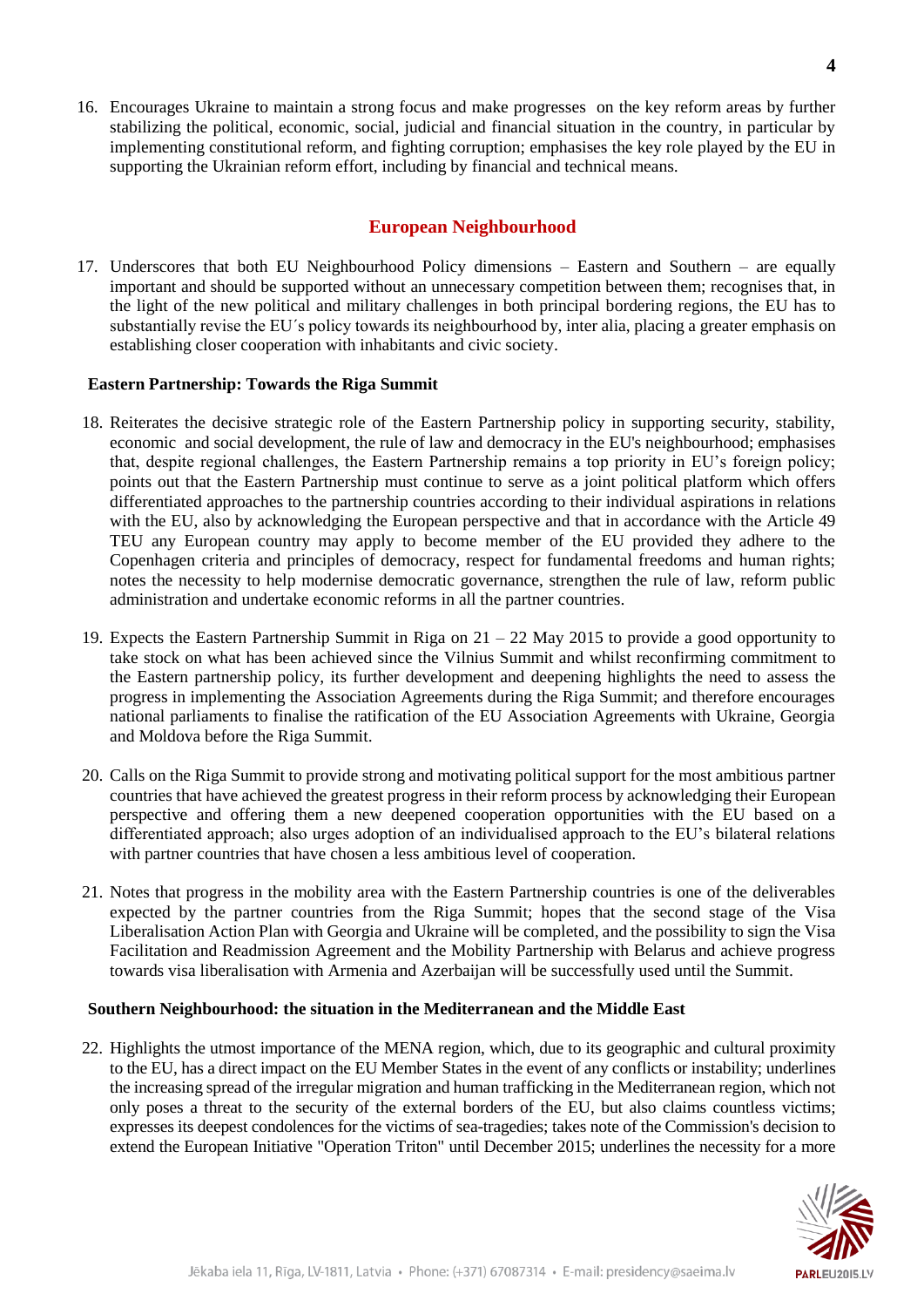functional management of migration flows, while urgently addressing current humanitarian emergency, sea rescue operations and refugees in a coordinated manner; decides to follow-up on migration issues at a workshop in Luxembourg*.*

- 23. Emphasises that, in light of the increasing security threats within the region, the Neighbourhood Policy must be capable of providing an effective, united and sustainable support to its neighbours on the South of the Mediterranean by focusing on providing assistance in forming a democratic system of governance, developing a civic society and fostering people-to-people contacts.
- 24. Commends the Union for the Mediterranean as the most efficient and multifaceted cooperation forum in the region, aimed at promoting regional cohesion and integration between the EU and Southern Mediterranean countries.
- 25. Concurs with the 19 January 2015 Foreign Affairs Council Conclusions on Tunisia welcoming the successful and peaceful democratic path Tunisia has taken, as well as congratulating Tunisia on its presidential and parliamentary elections; notes that the democratic transition in Tunisia is becoming an example for the entire region; calls for the development of a comprehensive political and economic cooperation and a support plan to consolidate Tunisia's new-born democracy.
- 26. Expresses hope that parliamentary elections in Egypt scheduled for March and April 2015 will proceed in accordance with the general democratic principles, ensuring freedom of expression and assembly with due consideration for the position and participation of women, and will be a significant step towards reunifying society; considers the recent decision of Egyptian president attending a Coptic Christmas service for the first time in history of the state as a positive signal for the social reconciliation which should be extended to all other faiths; calls on Egypt to refrain from executing imposed death penalties and imposing new ones.
- 27. Expresses concern about deteriorating security situation in Yemen resulting from the offensive of the *Houthi* rebels which has provoked the resignation of the President of Yemen, the Yemeni Prime Minister and his Cabinet; encourages and supports a peaceful transition in Yemen.
- 28. Expresses deep concern at the humanitarian situation in Gaza and tensions on Israeli borders that highlight the need for urgent resumption of credible peace negotiations; underlines that there is no alternative for a two-state solution to be reached through direct peace negotiations, and considers the EP Resolution of 17 December 2014 on Palestinian statehood an important step in this direction*;* emphasizes that all parties, including regional actors, should work towards this aim and help to achieve a sustainable solution at the Middle East Peace Process.
- 29. Condemns the brutal violence used by the Assad regime against Syrian citizens, and calls for the steppingup of pressure to bring about a genuine political transition in Syria, including by increasing support to the moderate Syrian opposition; welcomes the efforts of the UN Special Envoy to achieve a strategic deescalation of violence.
- 30. Considering that environmental threats can also cause important security challenges, follows with concern Turkey's intention to develop a nuclear plant in Akkuyu, in a highly seismic region on its Southern Mediterranean coast; invites the European Commission to raise the issue in the next round of the preaccession talks with Turkey.

#### **Common Security and Defence Policy: Towards the June 2015 European Council**

31. Stresses that the CFSP and the future revised European Security Strategy can only be fully effective if it is underpinned by a credible Common Security and Defence Policy and the timely, effective, and full implementation of the conclusions of the December 2013 European Council on Defence; in this respect welcomes the commitment of the new HRVP, in her capacity as Head of the European Defence Agency, to make this a key priority during her mandate; recalls its determination to follow closely progress in this area and calls for tangible results ahead of the next European Council dedicated to this topic in June 2015;



**5**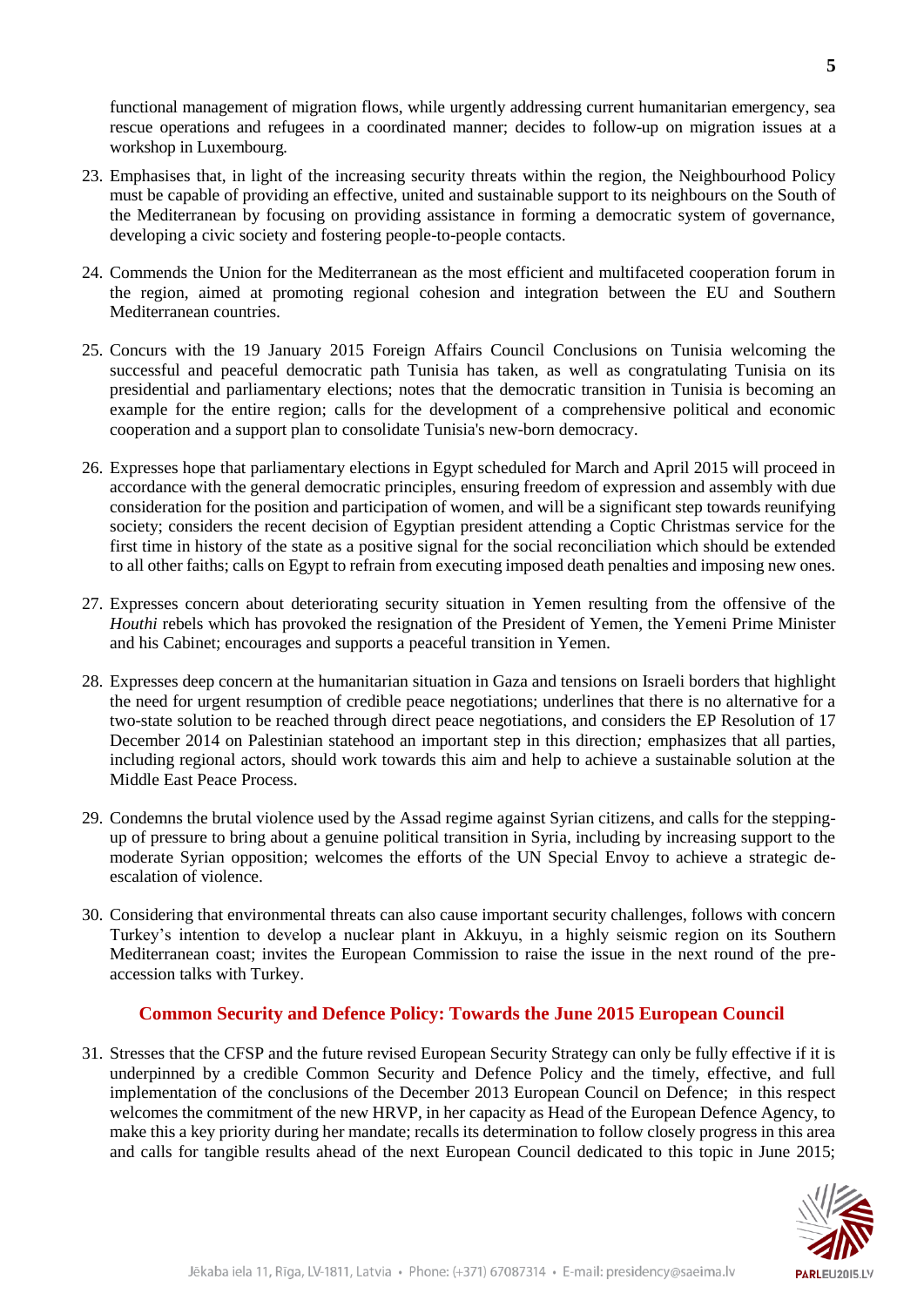reiterates that an annual meeting of the European Council to discuss this topic, as well as regular meetings of a Council on Defence, could further support progress in this area.

- 32. Supports the HRVP's ambition to review the European Security Strategy (2003), which, along with the European Parliament and the National Parliaments, should broadly involve wider foreign and security policy community participation; underlines the need to redefine the role and security interests of the EU in the constantly evolving security environment, by taking into account the recent threats posed by radical movements and break-down of the rule-based international order, as well as the level of ambition for further development of the CSDP, inter alia, in developing the defence capabilities.
- 33. Recalls, after the European Council of December 2013, that the EU through CSDP and other instruments has a strong role to play through its unique comprehensive approach to preventing and managing conflicts and their causes; stresses the importance of enabling the EU to assume increased responsibilities as a security provider, at the international level and in particular in its neighbourhood, thereby also enhancing its own security and its role as a strategic global actor; emphasizes the importance of cooperation between the EU and its partners, in particular the UN, NATO, OSCE and African Union, as well as strategic partners and partner countries in its neighbourhood, with due respect to the institutional framework and decisionmaking autonomy of the EU.
- 34. Emphasises the need to continue to strengthen the EU-NATO cooperation and coordination, especially in defence capability development and synchronizing military exercises; notes that the Transatlantic cooperation has geopolitical importance with a great potential to strengthen the European security as the Member States of both organisations are facing new security challenges; in view of the fact that most Member States maintain Armed Forces that participate in both NATO and EU led crisis management operations; reiterates, however, the need to respect the security policies of those EU Member States which are not NATO members; underlines the importance of ensuring strengthened cooperation in order to ensure that the tools employed to achieve CSDP and NATO objectives are compatible and that defence capabilities should be further strengthened and developed through projects that are complementary rather than overlapping.
- 35. Recalls the necessity to strengthen the EU´s civilian crisis management structures bearing in mind the fact that the majority of CSDP missions are civilian ones with a steadily growing demand thereof, notes the existing problem of staffing those civilian CSDP missions with personnel from the Member States; suggests to follow-up on this issue at the workshop in Luxembourg in the context of the implementation of the upcoming June European Council conclusions.
- 36. Urges Member States to realize that only through real and intensive cooperation Europe will be able to build its own defence capacity in order to strengthen our sovereignty; highlights the need to increase the number of Pooling & Sharing projects in implementing the CSDP; welcomes successful Pooling & Sharing projects launched with the support from the European Defence Agency (EDA) and the EU Military Committee (incl. the use of Remotely Piloted Aircraft Systems (RPAS) in line with international humanitarian law, government satellite communications, Air-to-air refuelling (AAR), as well as developing Cyber Defence capability); urges the Member States to use this opportunity by focusing on systematic medium and long-term cooperation and by exploring the benefits of Pooling & Sharing initiative before developing their own capabilities.
- 37. Considering that further developing of deployable rapid response capabilities is crucial and will require more interoperability, more combined training and most of all the regular evaluation of readiness standards; underlines that the EUBGs and NATO's NRF and VJTF concepts should be seen as complimentary and not as competing structures; points to the role of the EU Battle Groups, which, yet to be deployed, raise levels of interoperability and readiness between the armed forces and could serve as an important tool for implementing an aspect of the CSDP; calls on the Member States to consider by default the deployment of an EU Battle Group as an initial entry force where the Member States have decided that a military rapid response is appropriate; underlines the need to adopt a modular concept for the deployment of the EU Battle Groups in order to create a more flexible European capability which can operate as a force for rapid